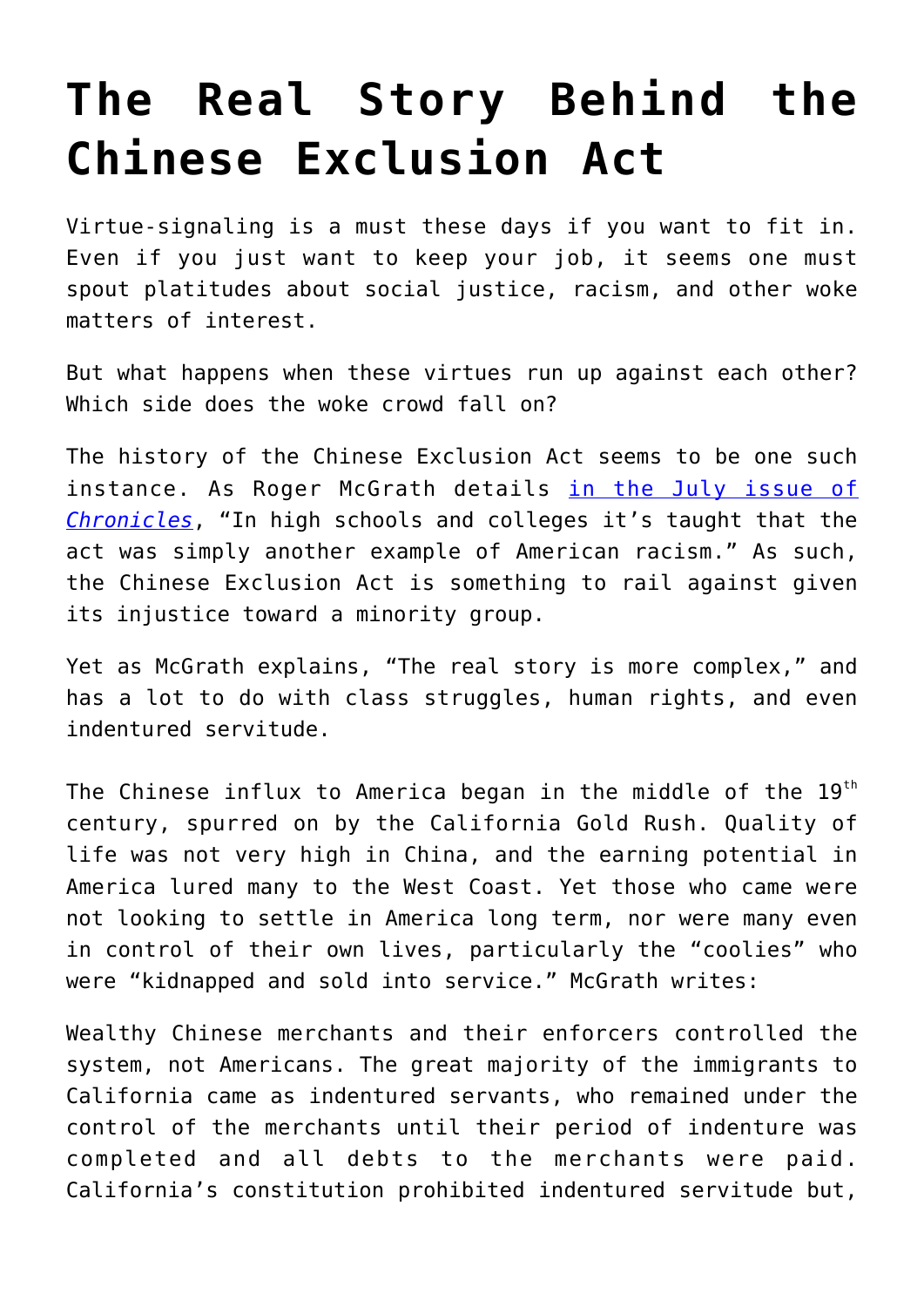for the most part, the Chinese obediently accepted the system.

McGrath goes on to explain that the Chinese in America usually organized themselves into "tongs," a type of association brought with them from their homeland, which "controlled opium trafficking, gambling, and prostitution, and thereby established a massive income stream." Transport these tongs from mid-19th century America to today and those concerned about human trafficking and other injustices would – or at least should – have a heyday condemning them and seeking their abolishment.

Yet it was the struggle between the rich and the poor which eventually brought about the Chinese Exclusion Act. According to McGrath, it was the wealthy who clamored for the cheap labor of the imported Chinese laborers, while working class Americans suffered through several periods of economic hardships. Over time these working class Americans gained an upper hand in California politics, eventually causing President Hayes and Congress to negotiate with China and pass the Exclusion Act. "Laborers already here were not expelled," McGrath writes, nor did the act "prohibit the entry into the U.S. of Chinese businessmen, teachers, tourists, government officials, or any other class of Chinese but laborers."

While McGrath notes that there "may have been widespread anti-Chinese sentiment" at the time the Chinese Exclusion Act was passed, the historical background indicates that a concern for laboring American citizens, not racism, was at the center of support for the act. As a positive byproduct of the act, the United States was also no longer aiding and abetting the questionable indentured servitude and potential trafficking that went on in the Chinese tongs.

Such an account is quite different from the one we hear today in the mainstream media and our history classes. This makes me wonder: are there other historical figures, practices, or